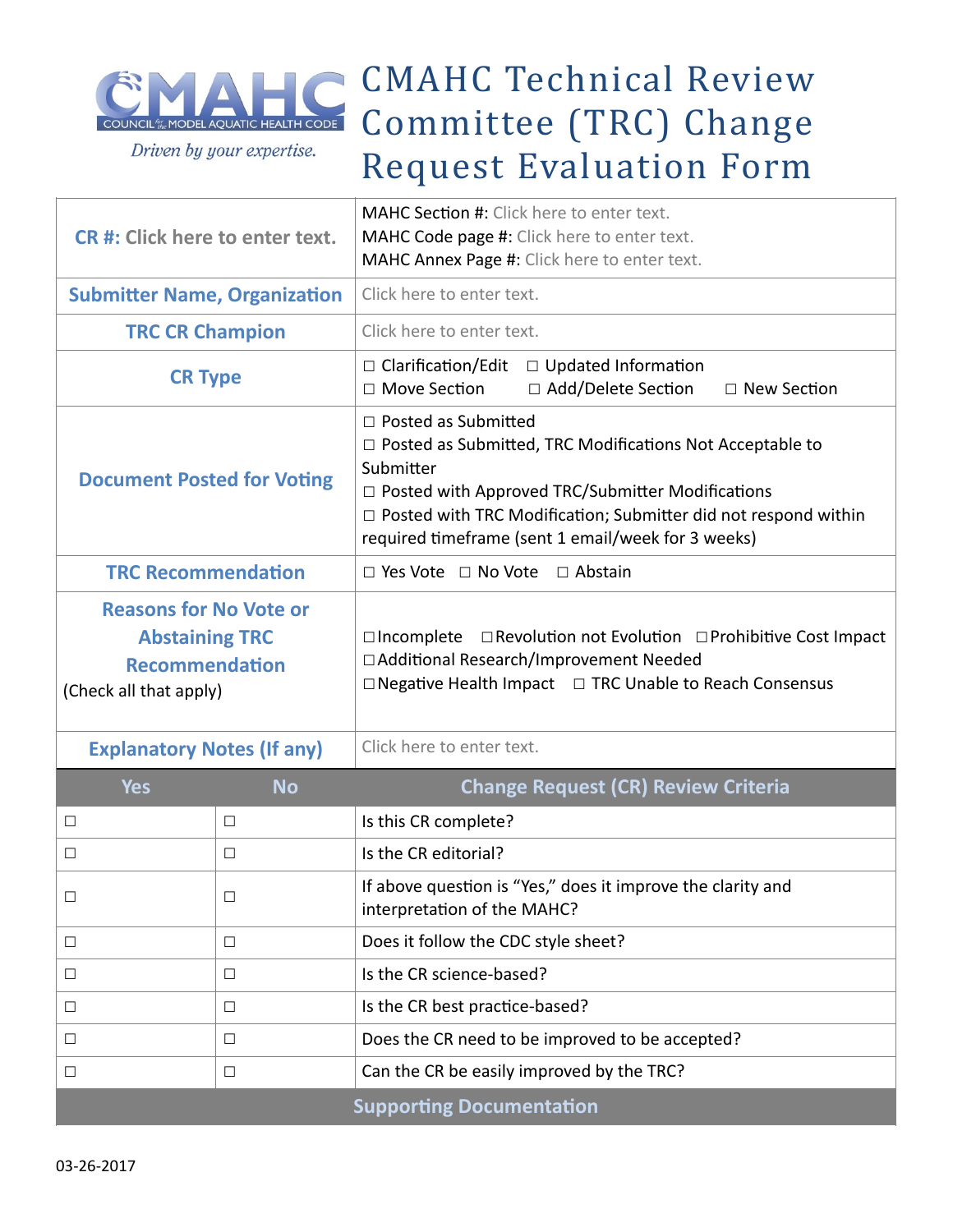| $\Box$                                                                                                             | $\Box$ | or data) provided to support CR?                                                                          | Is supporting documentation (peer-reviewed, scientific rationale and/                                                               |                            |  |
|--------------------------------------------------------------------------------------------------------------------|--------|-----------------------------------------------------------------------------------------------------------|-------------------------------------------------------------------------------------------------------------------------------------|----------------------------|--|
| $\Box$                                                                                                             | □      | Has supporting documentation been evaluated/reviewed?                                                     |                                                                                                                                     |                            |  |
| $\Box$                                                                                                             | □      |                                                                                                           | Does the documentation support the CR?                                                                                              |                            |  |
| □                                                                                                                  | □      |                                                                                                           | Is the supporting documentation scientifically reputable and sound?                                                                 |                            |  |
| $\Box$                                                                                                             | $\Box$ | comment), or as a 2015 CR?                                                                                | Has the CR been proposed/addressed previously (i.e., submitted<br>during individual module public comment or knitted version public |                            |  |
| $\Box$                                                                                                             | □      | If yes, does CR provide additional/or different supporting<br>documentation than previous public comment? |                                                                                                                                     |                            |  |
| <b>Impact of Change</b>                                                                                            |        |                                                                                                           |                                                                                                                                     |                            |  |
| □                                                                                                                  | □      | Will the change increase cost of construction or operation? Please<br>quantify in notes.                  |                                                                                                                                     |                            |  |
| $\Box$                                                                                                             | $\Box$ | Is there a positive public health impact?                                                                 |                                                                                                                                     |                            |  |
| $\Box$                                                                                                             | $\Box$ | Is there a negative public health impact?                                                                 |                                                                                                                                     |                            |  |
| $\Box$                                                                                                             | $\Box$ | Does this change request demonstrate "evolution" rather than<br>"revolution"?                             |                                                                                                                                     |                            |  |
| <b>CR SUMMARY REPORT</b>                                                                                           |        |                                                                                                           |                                                                                                                                     |                            |  |
| <b>CR#:</b>                                                                                                        |        | Click here to enter text.                                                                                 |                                                                                                                                     |                            |  |
| <b>Suggested MAHC</b><br>Change(s):                                                                                |        | Click here to enter text.                                                                                 |                                                                                                                                     |                            |  |
| <b>Does TRC Recommend</b><br><b>Code/Annex Language</b><br><b>Different from Original CR</b><br><b>Submission?</b> |        | $\square$ Yes<br>$\square$ No                                                                             | If Yes, Are Changes<br><b>Approved by</b><br><b>Submitting Author?</b>                                                              | $\square$ Yes<br>$\Box$ No |  |
| If Yes, TRC<br><b>Recommended MAHC</b><br>Language:                                                                |        | Click here to enter text.                                                                                 |                                                                                                                                     |                            |  |
| <b>Review Process and Rationale</b>                                                                                |        |                                                                                                           |                                                                                                                                     |                            |  |
| (include ALL TRC viewpoints if consensus was not reached)                                                          |        |                                                                                                           |                                                                                                                                     |                            |  |
| <b>TSC Consulted?</b>                                                                                              |        | $\square$ Yes<br>If Yes, TSC Name? Click here to enter text.<br>$\Box$ No                                 |                                                                                                                                     |                            |  |
| <b>Summary of Internal TRC and</b><br><b>TSC (if used) Discussion:</b>                                             |        | Click here to enter text.                                                                                 |                                                                                                                                     |                            |  |
| <b>Summary of CMAHC Member</b><br><b>Comments:</b>                                                                 |        | Click here to enter text.                                                                                 |                                                                                                                                     |                            |  |